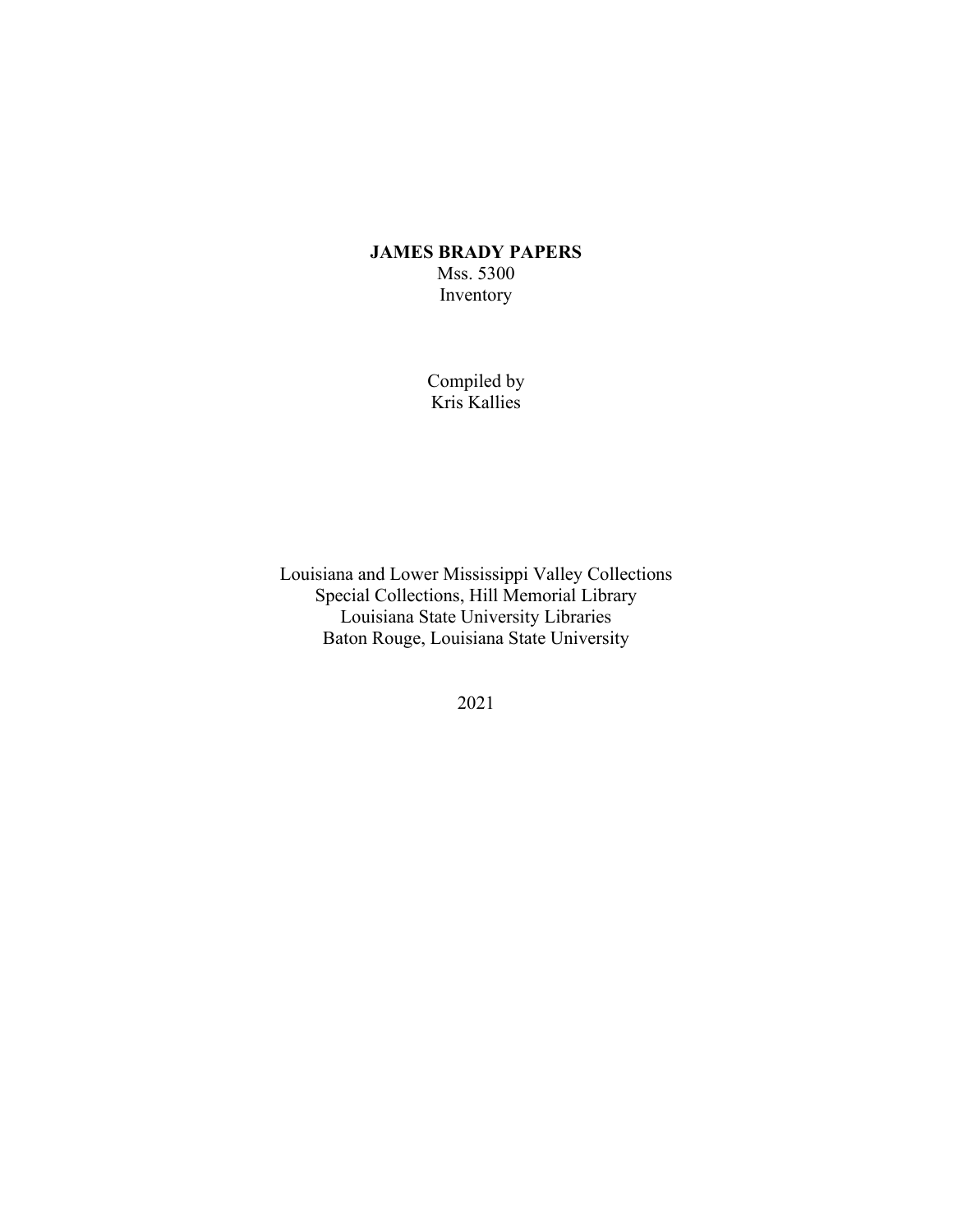## **CONTENTS OF INVENTORY**

**Use of manuscript materials.** If you wish to examine items in the manuscript group, please place a request via the Special Collections Request System. Consult the Container List for location information.

**Photocopying.** Should you wish to request photocopies, please consult a staff member. Do not remove items to be photocopied. The existing order and arrangement of unbound materials must be maintained. Reproductions must be made from surrogates (microfilm, digital scan, photocopy of original held by LSU Libraries), when available.

**Publication.** Readers assume full responsibility for compliance with laws regarding copyright, literary property rights, and libel.

Proper acknowledgement of LLMVC materials must be made in any resulting writing or publications. The correct form of citation for this manuscript group is given on the summary page. Copies of scholarly publications based on research in the Louisiana and Lower Mississippi Valley Collections are welcomed.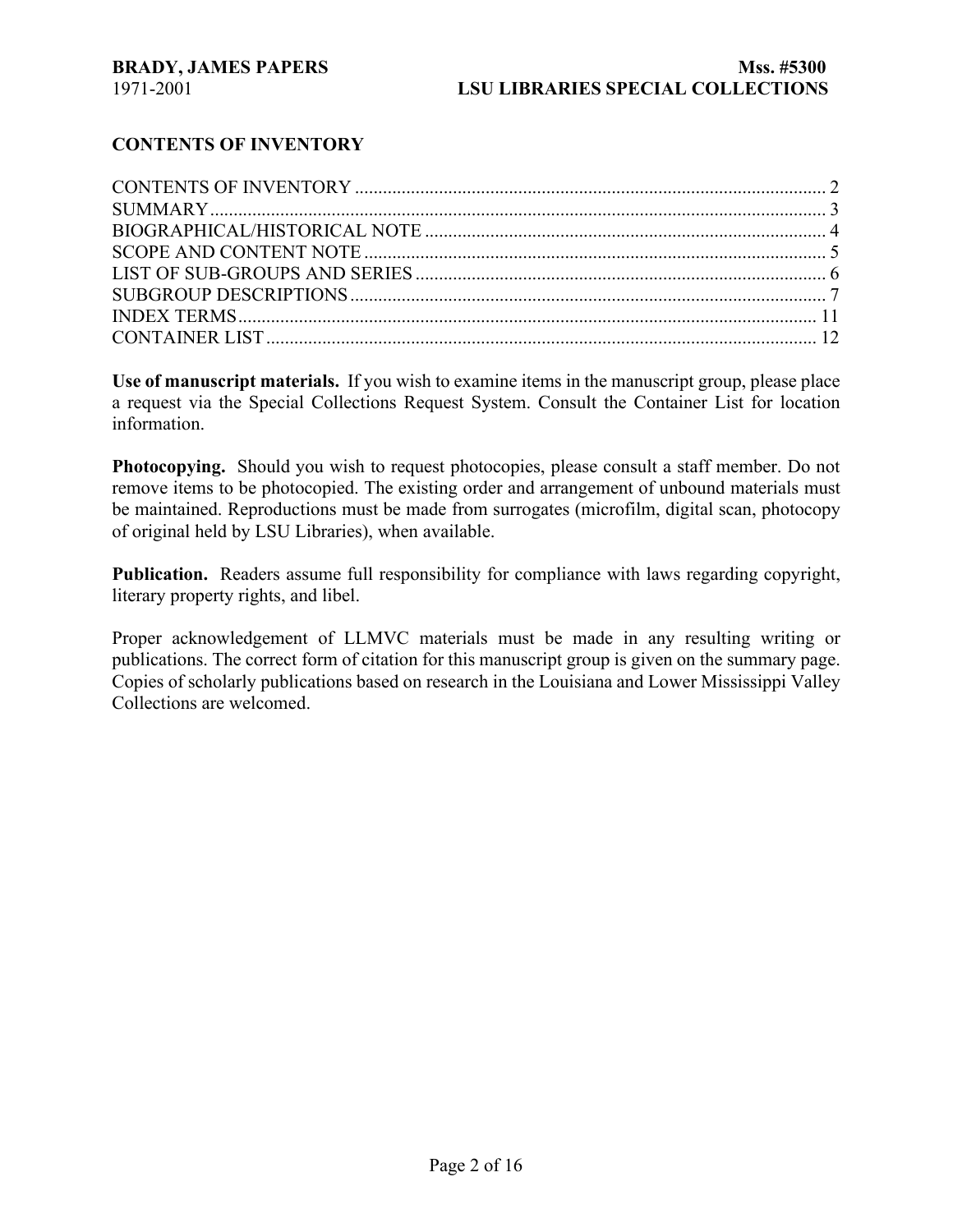# **SUMMARY**

| <b>Size</b>                 | 4 linear feet                                                                                                                                                                                                                                                                                                                                                                                                                                                                                                                          |
|-----------------------------|----------------------------------------------------------------------------------------------------------------------------------------------------------------------------------------------------------------------------------------------------------------------------------------------------------------------------------------------------------------------------------------------------------------------------------------------------------------------------------------------------------------------------------------|
| <b>Geographic Locations</b> | Alexandria, La., Baton Rouge, La., Washington, DC                                                                                                                                                                                                                                                                                                                                                                                                                                                                                      |
| <b>Inclusive Dates</b>      | 1971-2001                                                                                                                                                                                                                                                                                                                                                                                                                                                                                                                              |
| <b>Bulk Dates</b>           | 1986-2000                                                                                                                                                                                                                                                                                                                                                                                                                                                                                                                              |
| Languages                   | English                                                                                                                                                                                                                                                                                                                                                                                                                                                                                                                                |
| <b>Summary</b>              | The James Brady Papers are comprised of legal documents from the<br>1986 Long v. Gremillion voting rights case, Democratic Party related<br>materials, correspondence, and national convention materials from<br>1980-1996. It also includes application materials from his nomination<br>by President Bill Clinton to a federal judgeship for the United States<br>Federal District Court of the Middle District of Louisiana.<br>Additionally, it includes campaign buttons and bumper stickers,<br>photographs, and business cards. |
| <b>Access Restrictions</b>  | No restrictions.                                                                                                                                                                                                                                                                                                                                                                                                                                                                                                                       |
| <b>Reproduction Note</b>    | May be reproduced.                                                                                                                                                                                                                                                                                                                                                                                                                                                                                                                     |
| Copyright                   | For those materials not in the public domain, copyright is retained by<br>the descendants of the creators in accordance with U.S. Copyright law.                                                                                                                                                                                                                                                                                                                                                                                       |
| <b>Citation</b>             | James Brady Papers, Mss. 5300, Louisiana and Lower Mississippi<br>Valley Collections, LSU Libraries Special Collections, Baton Rouge,<br>La.                                                                                                                                                                                                                                                                                                                                                                                           |
| <b>Stack Location(s)</b>    | 10:61-63                                                                                                                                                                                                                                                                                                                                                                                                                                                                                                                               |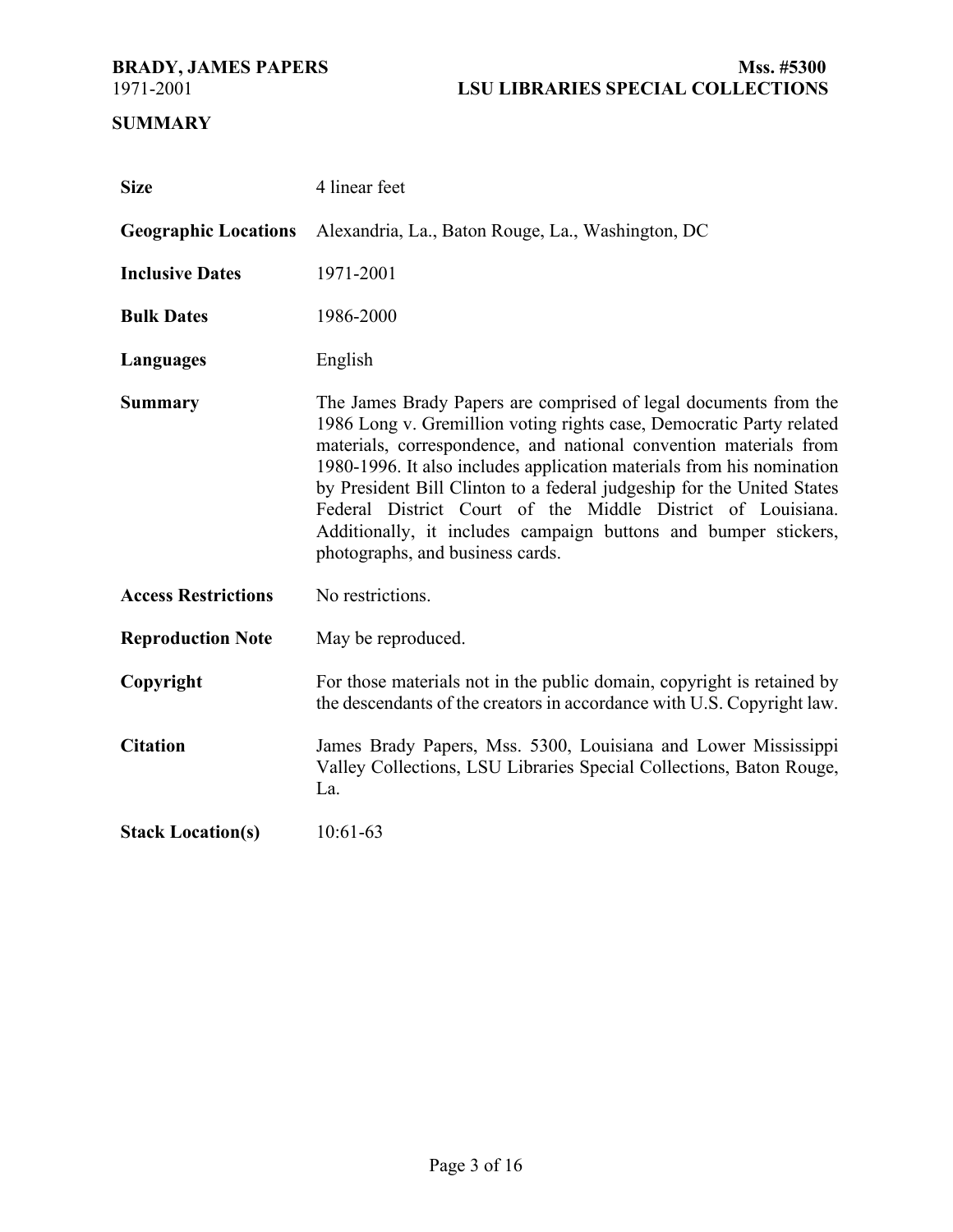## **BIOGRAPHICAL/HISTORICAL NOTE**

James Joseph Brady was born in Saint Louis, Missouri on February 29, 1944, to Robert and Arlene Brady, and had three brothers. His father was a mechanical engineer, and from 1950 to 1956, the family lived in Venezuela while he worked for the Orinoco Mining Company. Upon returning to the United States, the family settled in Covington, Louisiana. He attended Covington High School, where he was student council president, and graduated in 1962. He went on to college at Southeastern Louisiana University in Hammond, Louisiana, where he ran track and served as student body president. When he graduated with a degree in history in 1966, he enrolled in law school at LSU, graduating in 1969. He was married to Karen Nix and had two children: James Sean and Kathleen Melissa.

During his time as a practicing lawyer, Brady worked mainly with clients who lacked the ability to pay, believing they also had a right to justice. He routinely represented clients in civil rights cases. Friends and colleagues referred to him as a "real life Atticus Finch." In September and October 1986, Brady represented Louisiana Congresswoman Cathy Long in the voting rights suit *Long v. Gremillion*, arguing that Republican legislators across Louisiana were purging voter rolls of duly registered and lawful voters. The GOP rebutted that the rolls needed to be updated for ballot security. Congresswoman Long was included in this suit because she would have been affected by the practice. Brady represented the congresswoman and the individuals who would have been affected by the practice in federal court. He also served on the Louisiana Board of Tax Appeals from 1977 to 1999. Brady had a personal interest in maritime law and worked on numerous cases related to this issue.

Brady was a lifelong Democrat. He served as an administrator for the Louisiana Democratic Party from 1971 to 1985, vice chair and president of the Louisiana Democratic State Central Committee from 1985 to 1991, president of the Association of State Democratic Committees, and a state delegate for the Democratic National Committee at the 1980 through 1996 nominating conventions.

In 1998, then-President Bill Clinton nominated him to a position as a federal judge for the United States Federal District Court of the Middle District of Louisiana on the recommendation of Louisiana Senators John Breaux and Mary Landrieu. The nomination process officially started in 1999 but faced numerous hurdles with the Republican-controlled US Senate. Many Senators were concerned about his nomination because of his personal involvement in Democratic Party politics, but his documented impartiality, fairness and experience as a lawyer assuaged those fears. He was officially confirmed on May 24, 2000. He gained senior status on December 13, 2013, and served until his death at the age of 73 on December 9, 2017.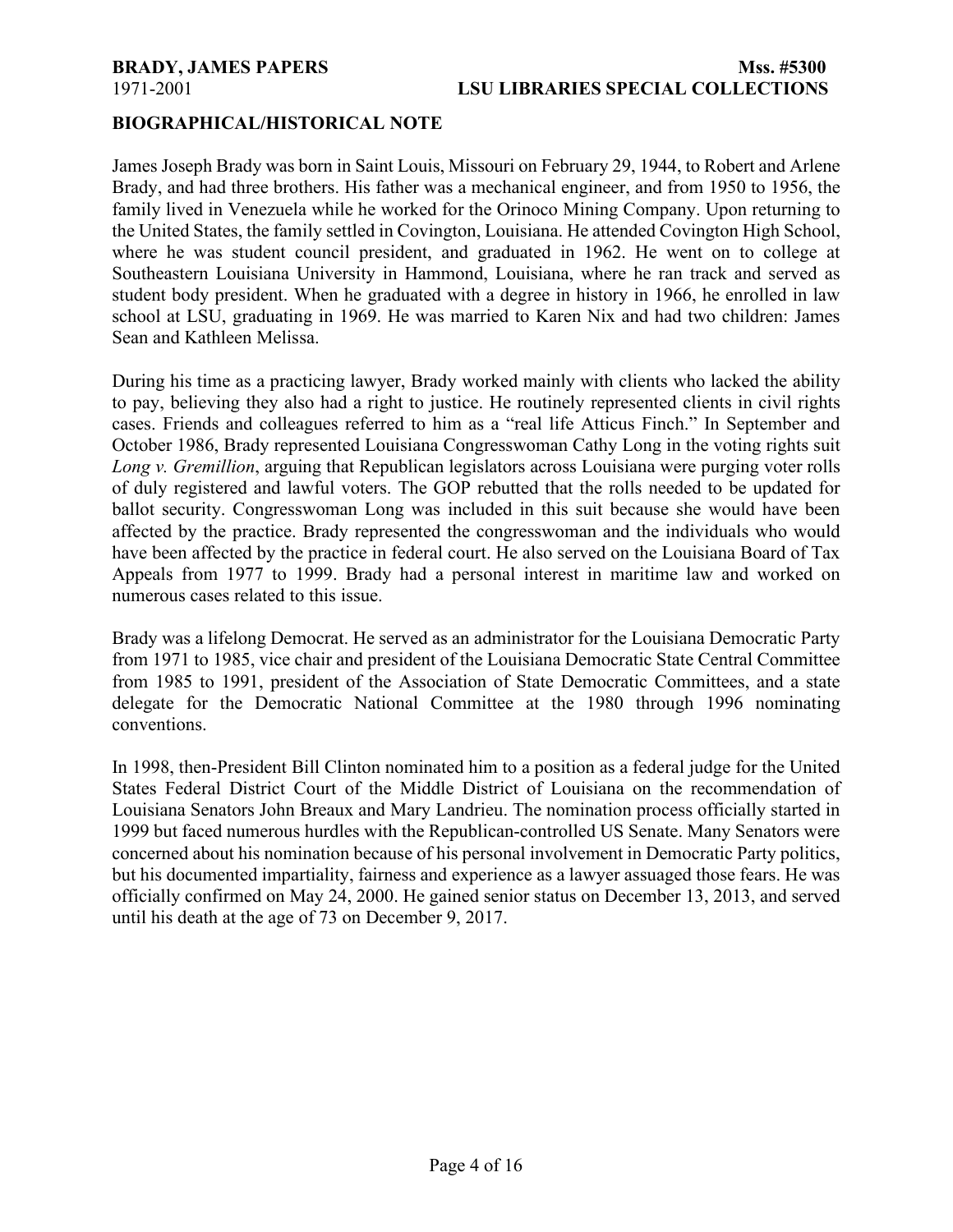## **SCOPE AND CONTENT NOTE**

The James Brady Papers consist of legal documents, professional correspondence, publications, photographs, and political ephemera, created and accumulated by Brady from 1971 to 2001. These materials are court records, Democratic party publications and correspondence as a representative of the national and Louisiana Democratic Parties, news clippings about the Democratic Party or Brady himself, as well as personal information regarding his nomination to a position on the federal judiciary.

Subgroup 1 is presented chronologically, while subgroups 2 and 3 are divided into specific series based on their content. Subgroup 2 is comprised of materials related to Brady's time as a party administrator for both the national and Louisiana Democratic Party. It is divided into convention materials, administrative and committee materials, correspondence, and news clippings. Subgroup 3 is comprised of materials related to his nomination to become a federal judge. It contains draft copies of the application, materials submitted for his application, and news clippings.

When the accession originally arrived at LSU, all materials were found in bankers boxes with loose, un-foldered documents in them. Therefore, the processing archivist imposed a concise organization on the papers based on their material types, subject matter and chronological order. A later accrual was in Brady's original order and required no reorganization.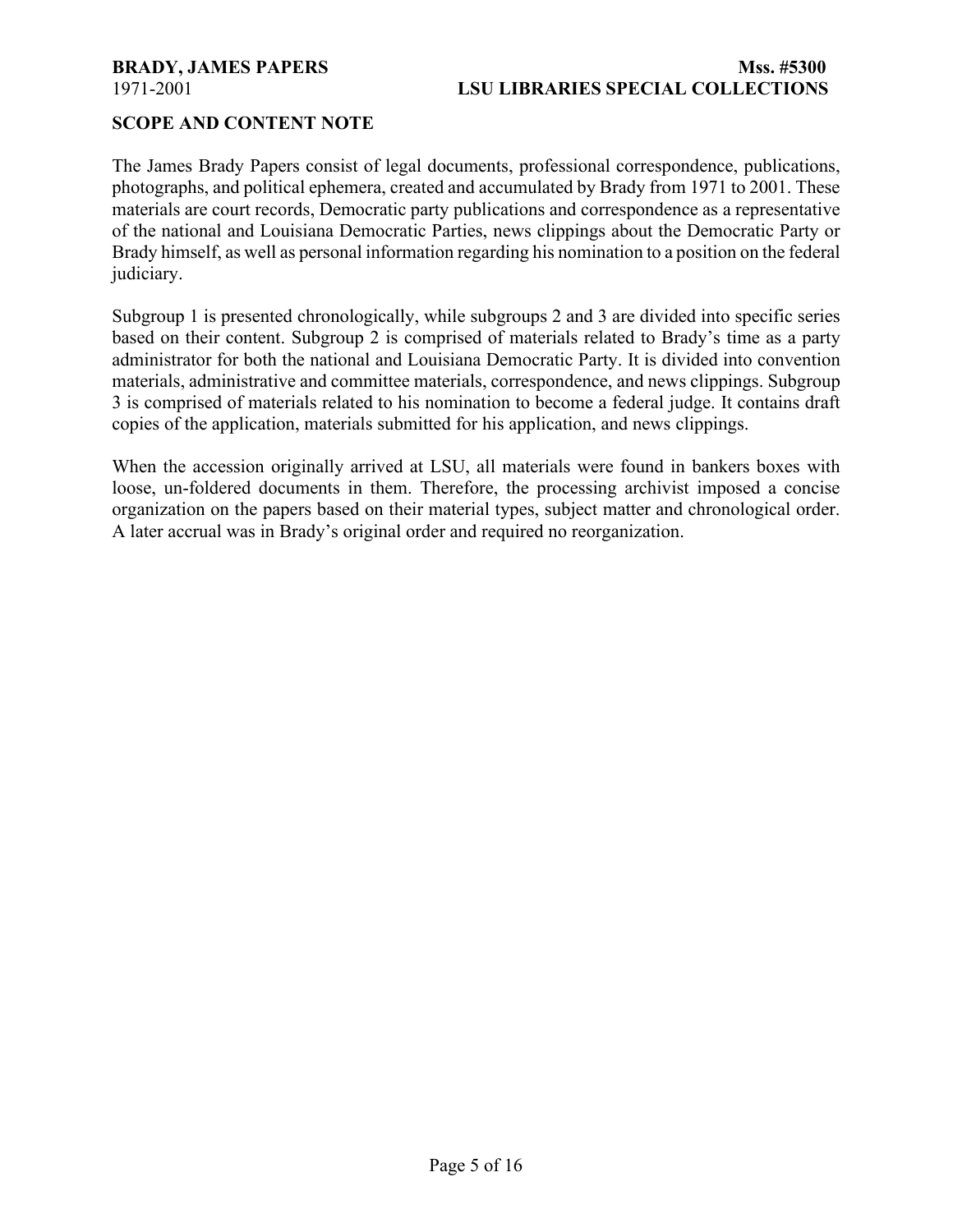# **LIST OF SUB-GROUPS AND SERIES**

- **I.** *Long v. Gremillion* **(1986) case materials, 1986-1988**
- **II. Democratic Party materials, 1963-2005**
	- **a. Democratic National Convention materials, 1980-2000**
	- **b. Committee materials, 1963-2005**
	- **c. Correspondence, 1989-2000**
	- **d. News clippings and news transcripts, 1970-1995**

# **III. Federal judgeship application packet materials 1998-2000**

- **a. Application drafts, January 4-7, 1999**
- **b. Application packet materials, 1998-2000**
- **c. News clippings, 1999-2000**
- **IV. Assorted materials, 1974-2001**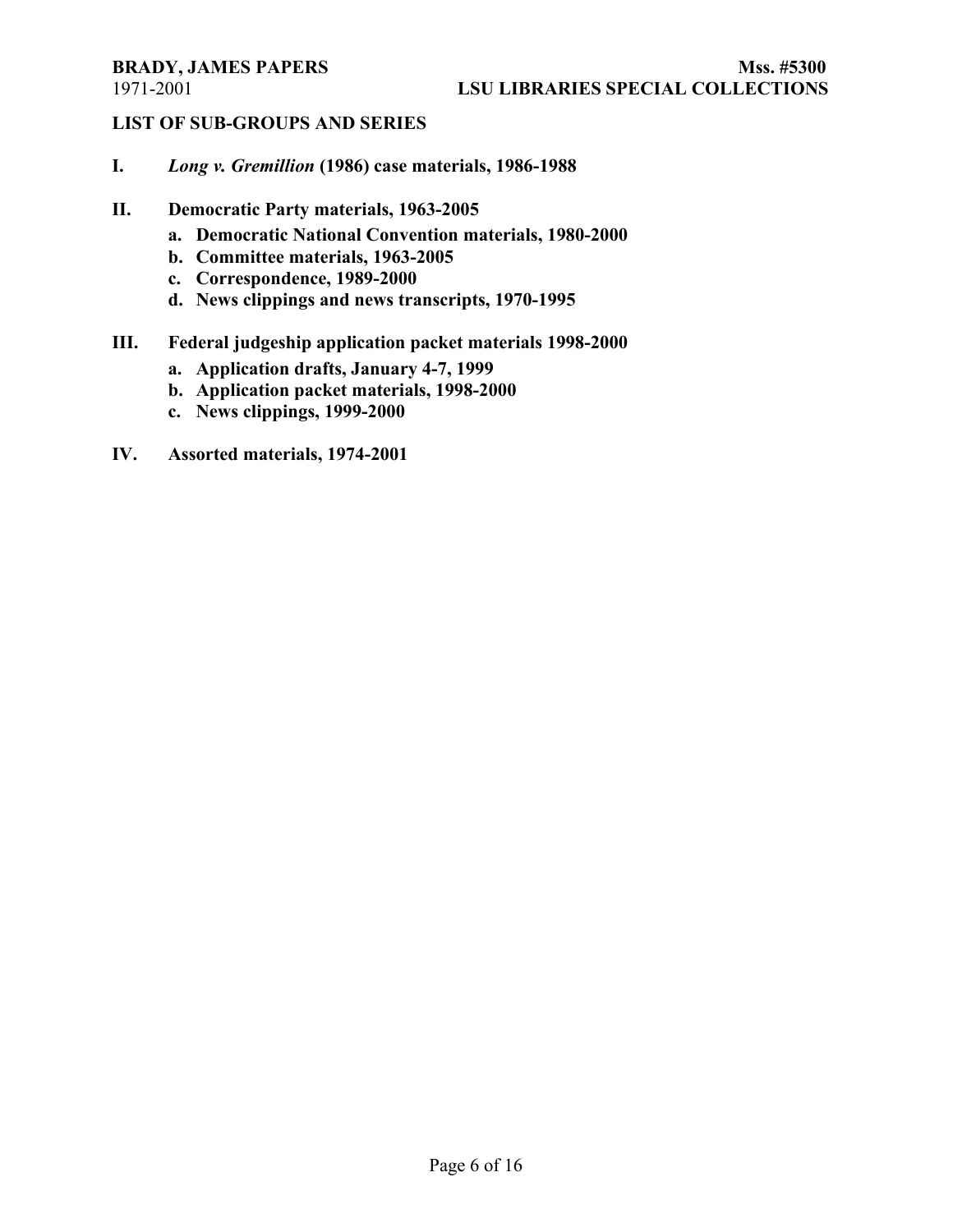## **SUBGROUP DESCRIPTIONS**

### **I.** *Long v. Gremillion* **(1986) case materials, 1986-1988**

September and October 1986, Brady represented Louisiana Congresswoman Cathy Long in Cathy Long et al. v. James V. Gremillion et al. (commonly known as Long v. Gremillion), a voting rights suit filed against James V. Gremillion, a private attorney from Rapides Parish who worked for the Louisiana Republican Party and a private company based out of Illinois called Ballot Integrity Group. Brady and Long argued that Republican legislators in Louisiana parishes were attempting to purge voter rolls of duly registered and lawful voters and that the Republican National Committee willingly violated a 1982 consent agreement made in good faith with the Democratic National Committee. That agreement, according to the Washington Post, required the RNC to refrain from instituting ballot security programs in polling places or districts where the racial composition was a factor.[1](#page-6-0) The RNC rebutted that the consent agreement did not apply, and the rolls needed to be updated for ballot security purposes. The problem with the RNC response was an internal memo leaked to the press on August 13 where a regional director said, "I would guess this program will eliminate 60-80,000 folks from the rolls … If it's a close race … which I'm assuming it is, this could keep the black vote down considerably."[2](#page-6-1)

Congresswoman Long was included in this suit because she would have been impacted by the practice, as she was receiving her mail at her Washington, DC office, rather than at her home in Rapides Parish. Brady represented the congresswoman and the approximately 31,000 individuals who would have been affected by the practice in court.

The practice, known as voter caging, is a process whereby a piece of mail is marked as nonforwardable and sent to the individuals listed on the voter roll. If the mail is returned due to the inability to deliver to the individual at the address listed in the roll, the individual's name is considered for removal from it. In this instance, Ballot Integrity Group worked with James V. Gremillion's law firm to send notices to the voters on its list. Brady argued that the voters on this list were targeted specifically by Ballot Integrity Group and were almost exclusively voters of color. As a rule, this practice could be problematic as some individuals have mail delivered to a post office box rather than their physical address, others to their business address, or in the case of Congresswoman Long, to her Washington, DC office.

The *Long v Gremillion* case originated in Rapides Parish and had two days of testimony from September 23-24, 1986. While the case did go before the Louisiana Supreme Court on October 23, both sides agreed to withdraw the case before it went to trial. As a consequence of withdrawing the case, the RNC agreed to sign a new consent decree, which was reached on July 29, 1987, in a case known as *Democratic National Committee v. Republican National Convention*, filed in the US District Court, District of New Jersey.

With 1986 being a mid-term election year, Louisiana Congressional Representative John Breaux, who was running for the US Senate as a Democrat, used the voter caging case as a political issue during his campaign. The election was already close and had these approximately 31,000 voters

<span id="page-6-0"></span><sup>1</sup> Edsall, Thomas B. "'Ballot Security' Efforts Calculated." *The Washington Post*, October 25, 1986.

<span id="page-6-1"></span><sup>2</sup> *ibid*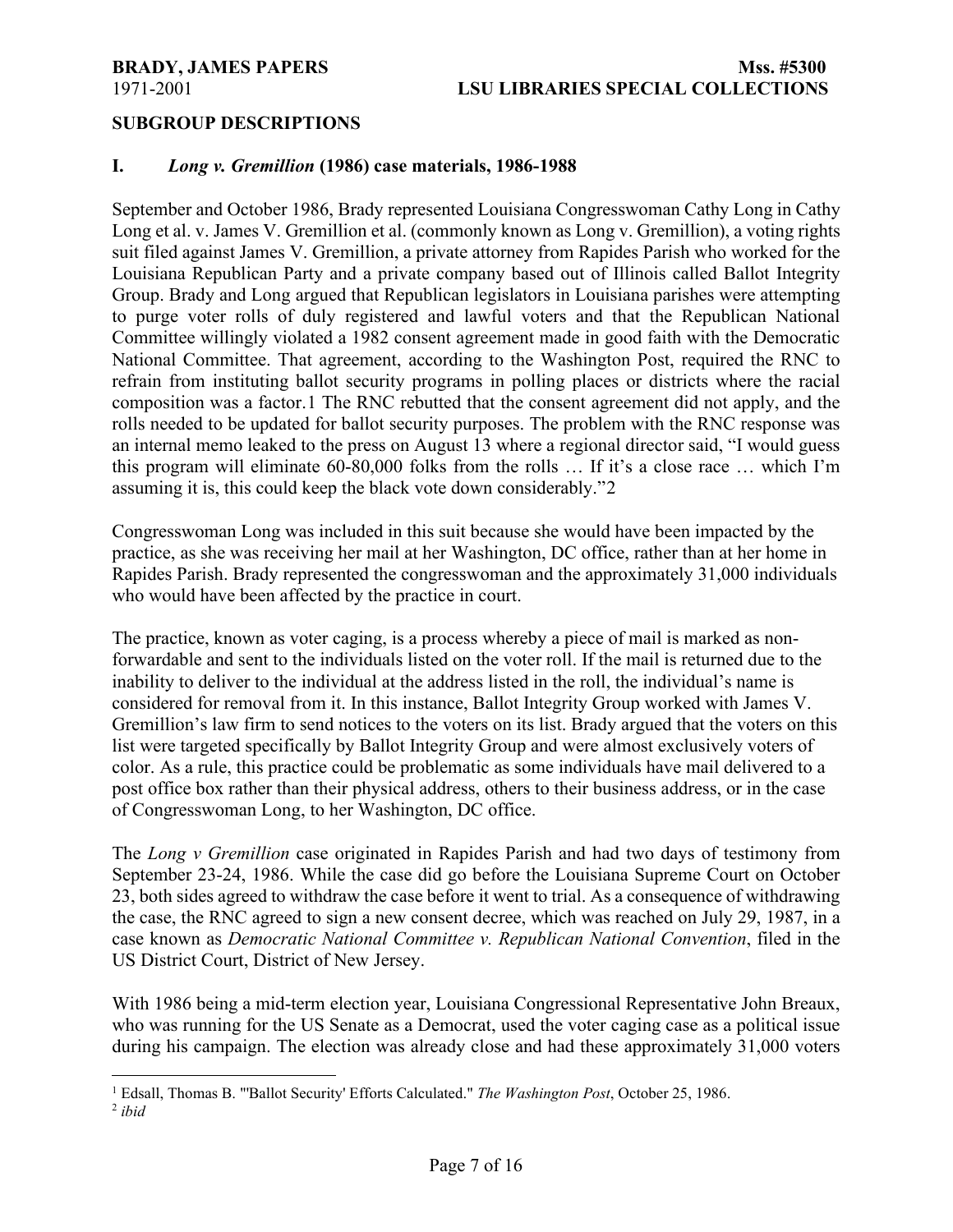### **BRADY, JAMES PAPERS Mss. #5300** 1971-2001 **LSU LIBRARIES SPECIAL COLLECTIONS**

been removed from the rolls, he could have potentially lost the election to Republican Henson Moore. Breaux did win the election with 52.8 percent of the vote. Brady was a financial supporter of Breaux and his campaign. The Breaux campaign materials are included in this subgroup, rather than elsewhere in the Brady Papers, because the *Long v. Gremillion* case and voting rights in general were used against Moore's Senate campaign.

The materials in this subgroup consist of assorted court filings including subpoenas, writs, restraining orders, petitions, etc. Additionally, correspondence between Brady and other legal parties regarding the case is present. News articles, news transcripts and partisan publications on the issue are also included. Unlike the two following subgroups of materials in Brady's papers, this subgroup is not divided into individual series. The materials are arranged chronologically, giving a timeline of the case in both the courts and in the media. The post-1986 materials consist of depositions regarding establishing the new consent decree, an appeal by James Gremillion and his firm, and testimony by involved parties that was presented to members of a Congressional Committee on the 1986 voter caging issue, which was used to formulate the 1993 National Voting Rights Act outlawing caging as a practice.

### **II. Democratic Party materials, 1963-2005**

The materials in this subgroup are divided into four series:

## *Series A. Democratic National Convention materials, 1980-2000*

From 1971 to 1995, Brady served as a professional, administrative member of the Democratic Party and ancillary bodies related to Democratic causes. By virtue of serving in these positions, he was allowed to vote as a delegate at the Democratic National Convention meetings from 1980 to 1996.

The 1980 Democratic Convention took place in New York City from August 11-14. The nominees were President Jimmy Carter of Georgia and his Vice President Walter Mondale of Minnesota. Brady's materials consist of a Temporary Roll of Delegates and Alternates, a copy of the DNC Charter and Bylaws, findings of the Rules Committee, rules for the selection of delegates, and a report from the Platform Committee. Republican challengers Ronald Reagan of California and former Central Intelligence Agency Director George H. W. Bush defeated Carter and Mondale that fall.

The 1984 Democratic Convention took place in San Francisco, California from July 16-19. The nominees were former Vice President Walter Mondale and Congresswoman Geraldine Ferraro of New York. These materials consist of a Temporary Roll of Delegates and Alternates, the final roll, a copy of the Charter and Bylaws, a tourist guide to the City of San Francisco, a copy of the 1984 Democratic Platform, a directory of delegates, a special issue of *TIME* Magazine concerning the 1984 election, and an internal publication called Building America's Future. President Reagan and Vice President Bush won re-election in November.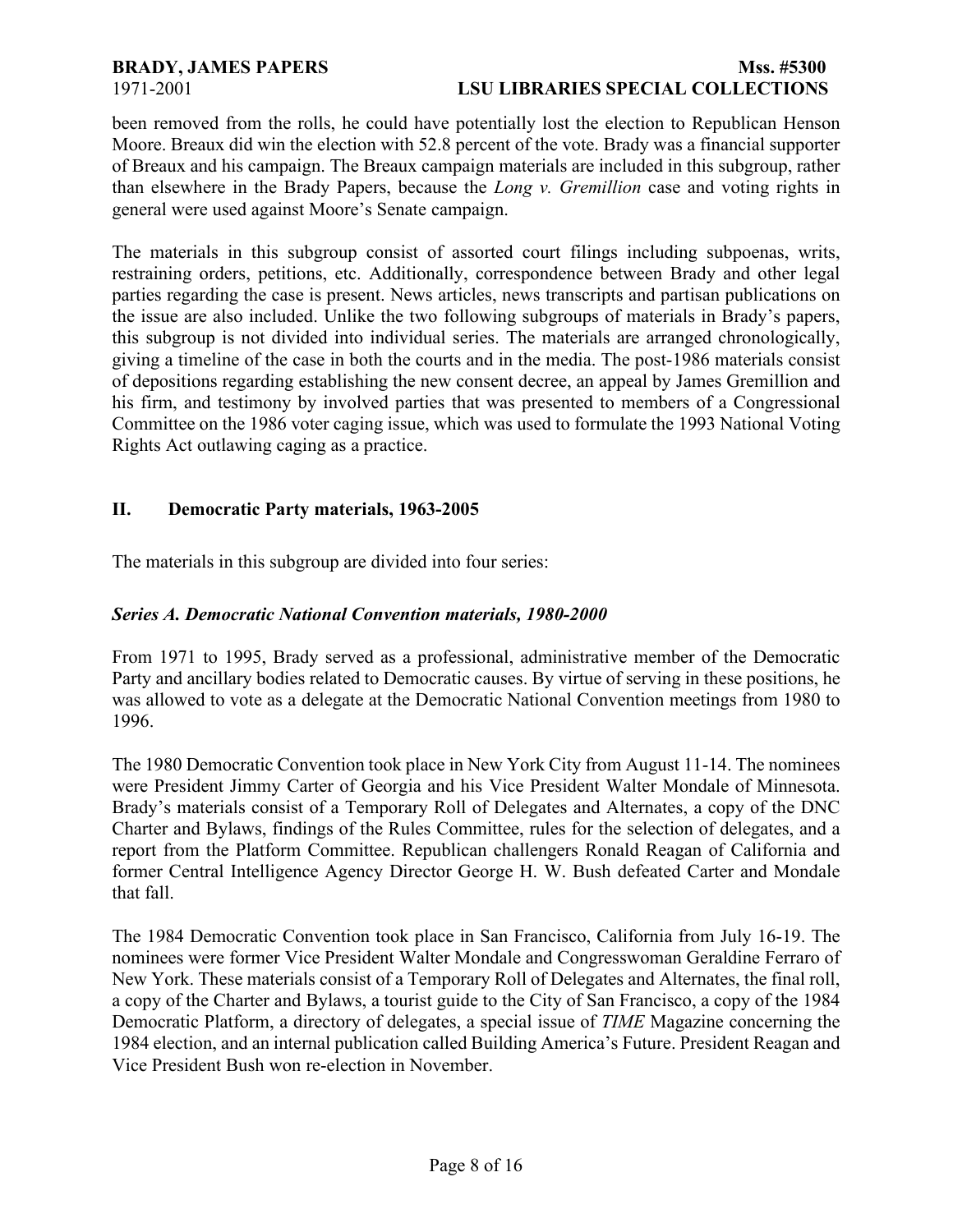## **BRADY, JAMES PAPERS Mss. #5300** 1971-2001 **LSU LIBRARIES SPECIAL COLLECTIONS**

The 1988 Democratic Convention took place in Atlanta, Georgia from July 18-21. The nominees were Massachusetts Governor Michael Dukakis and Senator Lloyd Bentsen of Texas. The materials for this convention consist of a Temporary Roll of Delegates and Alternates, the final roll, and a report of the Credentials Committee. George H. W. Bush won the presidency with Dan Quayle of Indiana as the vice president.

The 1992 Democratic Convention took place in New York City from July 13-16. The nominees were Arkansas Governor Bill Clinton and Senator Al Gore of Tennessee. These materials consist of a report from the Platform Committee, a report from the Rules Committee, and a Temporary Roll of Delegates and Alternates. Bill Clinton and Al Gore defeated President George H. W. Bush and Vice President Dan Quayle for the White House.

The 1996 Democratic Convention took place in Chicago, Illinois from August 26-29. The nominees were then-President Bill Clinton and Vice President Al Gore. They were nominated without opposition, though 12 delegates abstained from the final vote. The materials include a copy of the DNC bylaws and assorted contact information. President Clinton and Vice President Gore were re-elected that fall, defeating Kansas Senator Bob Dole and New York Congressman Jack Kemp.

This series also has two documents from the Al Gore 2000 presidential campaign against Governor George W. Bush of Texas. Brady did not serve as a delegate, as he had recently been nominated for a position as a federal judge by President Clinton, and this would have been a conflict of interest.

## *Series B. Committee materials, 1963-2005*

The materials in this series are varied. It contains materials related to Brady's time before and as president of the Association of State Democratic Chairs (now known as the Association of State Democratic Committees), overseeing the creation of a digital state voter database in Louisiana with materials to that effect, copies of the bylaws and constitution for the Louisiana Democratic Party and various materials from political campaigns dating back to 1963. Additionally, this series also contains materials from Brady's attendance at the second inauguration of Bill Clinton as president in 1997. Finally, contact information for members from the State Democratic Chairs from 1987 to 2005 is present. Several years have multiple variants of contact information while others may have only one list.

### *Series C. Correspondence, 1989-2000*

This series contains Brady's correspondence at all levels of the Democratic Party apparatus. It is made up of political issues at local, state and federal levels, internal party issues, and also includes other assorted professional correspondence. Though Brady began the process of becoming a federal judge in 1999, the correspondence continues into 2000. These letters are comprised of Brady telling fellow party members of his intent to stop participating in partisan events, as well as letters of a more personal, well-wishing nature from professional contacts within the Democratic Party regarding his nomination.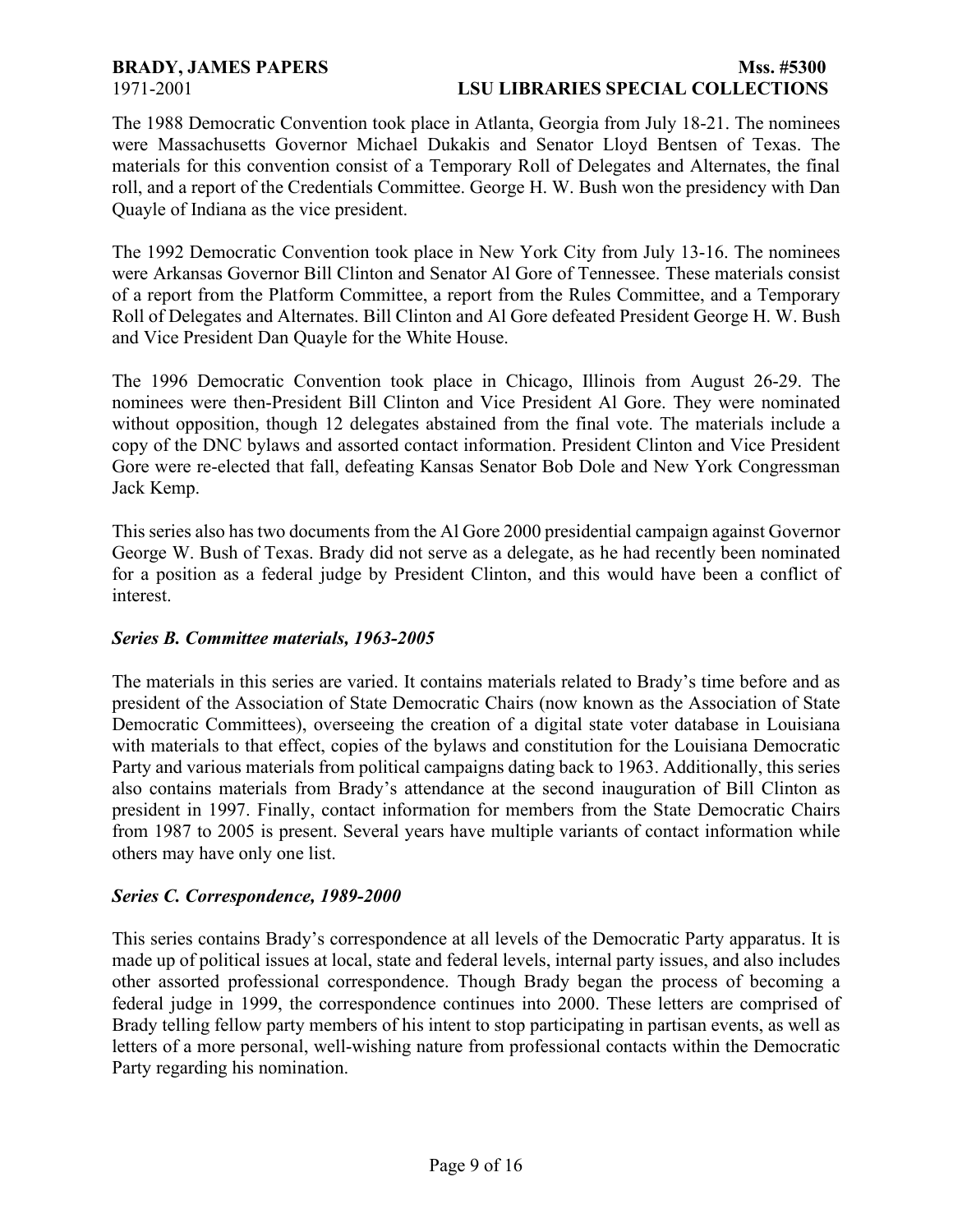### *Series D. News clippings and news transcripts, 1970-1995*

This series contains assorted news clippings and transcripts of news stories Brady ordered from various media outlets. They cover Democratic-related news at the local, state and national levels in the years listed above.

### **III. Federal judgeship application packet materials, 1998-2000**

Brady was recommended for a position as a federal judge by Louisiana Senators John Breaux and Mary Landrieu to President Clinton in late 1998. Clinton nominated him in early 1999 and it took until May 2000 for him to be confirmed. The materials from this subgroup are broken into three series. The first is comprised of drafts of Brady's application packet for federal judge, while the second has the completed application, plus supplemental materials requested by senators involved in his confirmation. In the first series, Brady and his secretary worked on five drafts of the application from January 4-7, 1999. The third series is comprised of news articles related to his nomination in 1999 and confirmation in 2000.

In the second series, the materials cover a larger span of time and were submitted by Brady to the Department of Justice and Senate Judiciary Committee for the purposes of his consideration for nomination to the federal bench. Materials in this series include correspondence with representatives from the Clinton White House and US senators, FBI background check materials, a summary of his educational history, cases Brady worked on as a lawyer (both case synopses and legal filings), his financial disclosure information for political campaign donations, letters of recommendation, copies of his Democratic Party-related speeches and opinion pieces written for newspapers, information from the Louisiana Board of Ethics in regards to being a lobbyist, and materials related to his tenure on the Louisiana Board of Tax Appeals. While the materials themselves date back to the 1970s, copies were assembled by Brady in 1999 and 2000 for submission.

### **IV. Assorted materials, 1974-2001**

The materials in this series either do not fit with other subgroups or series or have been placed here for their protection and to protect other items from them. This series includes legal files from 1983 unrelated to the *Long v. Gremillion* case, assorted political and cause-related bumper stickers dating from 1974 to 2000, campaign and cause-related buttons from 1992 to 2000, a book of business cards, and three paperweights dating from 1992 to 1996.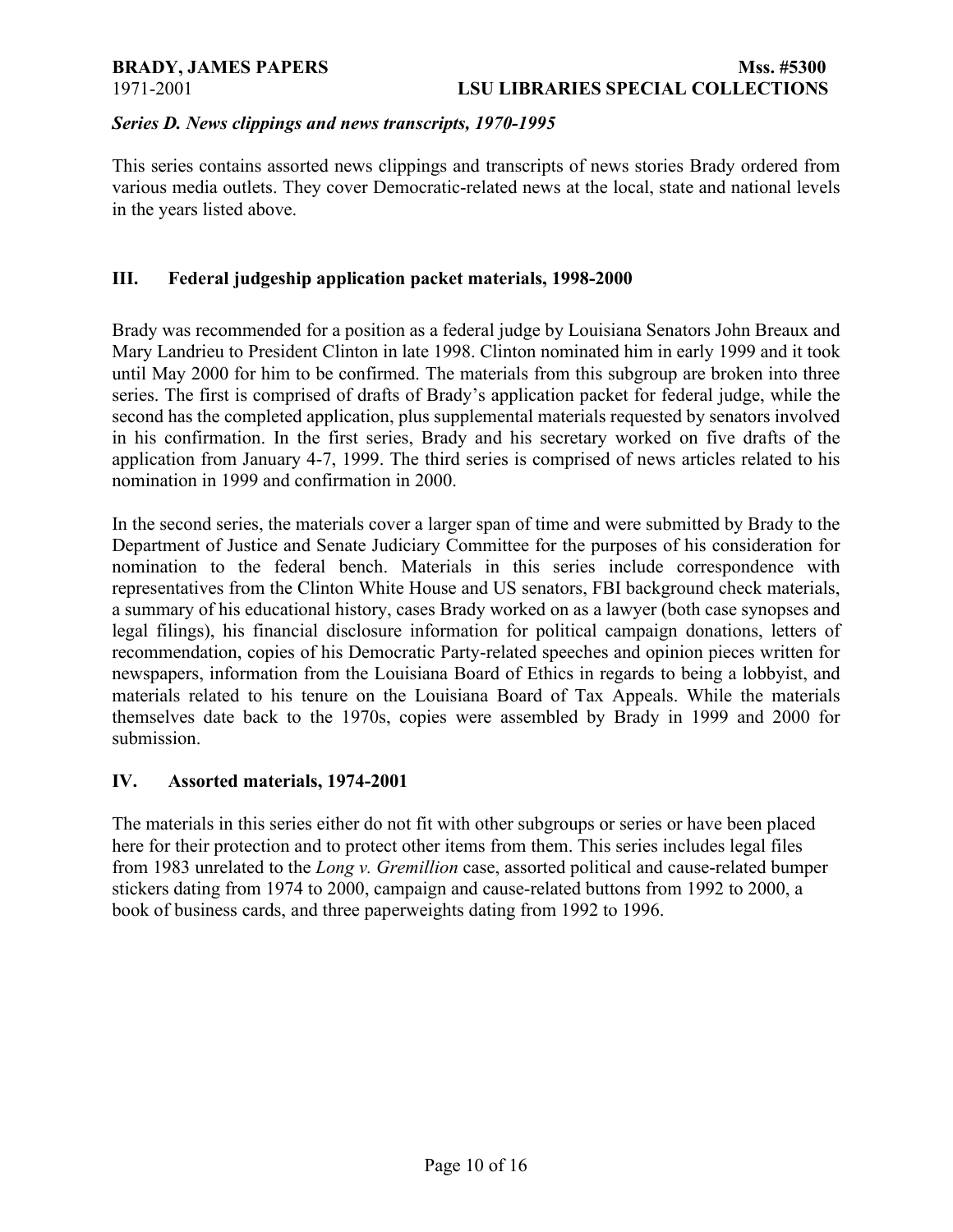## **INDEX TERMS**

**Materials relating to these people, places, and things can be found in the series indicated, as represented by their numbers.**

| <b>Actions and defenses--United States</b>                    | I, III        |
|---------------------------------------------------------------|---------------|
| <b>American Bar Association</b>                               | Ш             |
| Brady, James J. (James Joseph), 1944-2017                     | $I-IV$        |
| Breaux, John B.                                               | $I-III$       |
| <b>Bush, George, 1924-2018</b>                                | $I-II$        |
| <b>Campaign buttons</b>                                       | IV            |
| <b>Campaign funds</b>                                         | III           |
| Campaign paraphernalia                                        | IV            |
| Carter, Jimmy, 1924-                                          | $\mathbf{I}$  |
| Clinton, Bill, 1946-                                          | $II$ -IV      |
| <b>Democratic National Committee (U.S.)</b>                   | $I-II$        |
| <b>Democratic National Convention (1980 : New York, N.Y.)</b> | $\mathbf{I}$  |
| <b>Democratic National Convention (1996 : Chicago, Ill.)</b>  | $\mathbf{I}$  |
| <b>Democratic Party (La.)</b>                                 | $I-II$        |
| <b>Democratic Party (La.). State Central Committee</b>        | $I-II$        |
| Dukakis, Michael S. (Michael Stanley), 1933-                  | $\mathbf{I}$  |
| <b>Financial disclosure--United States</b>                    | Ш             |
| Gore, Al, 1948-                                               | II, IV        |
| Landrieu, Mary, 1955-                                         | Ш             |
| <b>Lippo Group</b>                                            | III           |
| <b>Lobbying--United States</b>                                | III           |
| <b>Louisiana State Bar Association</b>                        | III           |
| Louisiana State University (Baton Rouge, La.). Law Center     | $II$ - $III$  |
| <b>Louisiana. Board of Ethics</b>                             | III           |
| <b>Louisiana. Board of Tax Appeals</b>                        | III           |
| <b>Mondale, Walter F., 1928-2021</b>                          | $\mathbf{I}$  |
| Rapides Parish (La.)                                          | $\mathbf I$   |
| Reagan, Ronald                                                | $I-II$        |
| <b>Republican National Committee (U.S.)</b>                   | $I-II$        |
| Sessions, Jeff, 1946-                                         | III           |
| Smith, Gordon H. (Gordon Harold), 1952-                       | $\mathbf{I}$  |
| Southern University and A & M College                         | $\mathbf{I}$  |
| <b>Thurmond, Strom, 1902-2003</b>                             | III           |
| <b>Trial transcripts</b>                                      | I             |
| <b>Voter suppression--United States</b>                       | <b>I, III</b> |
| <b>Voting registers--United States</b>                        | <b>I, III</b> |
| <b>Voting--United States</b>                                  | $I-III$       |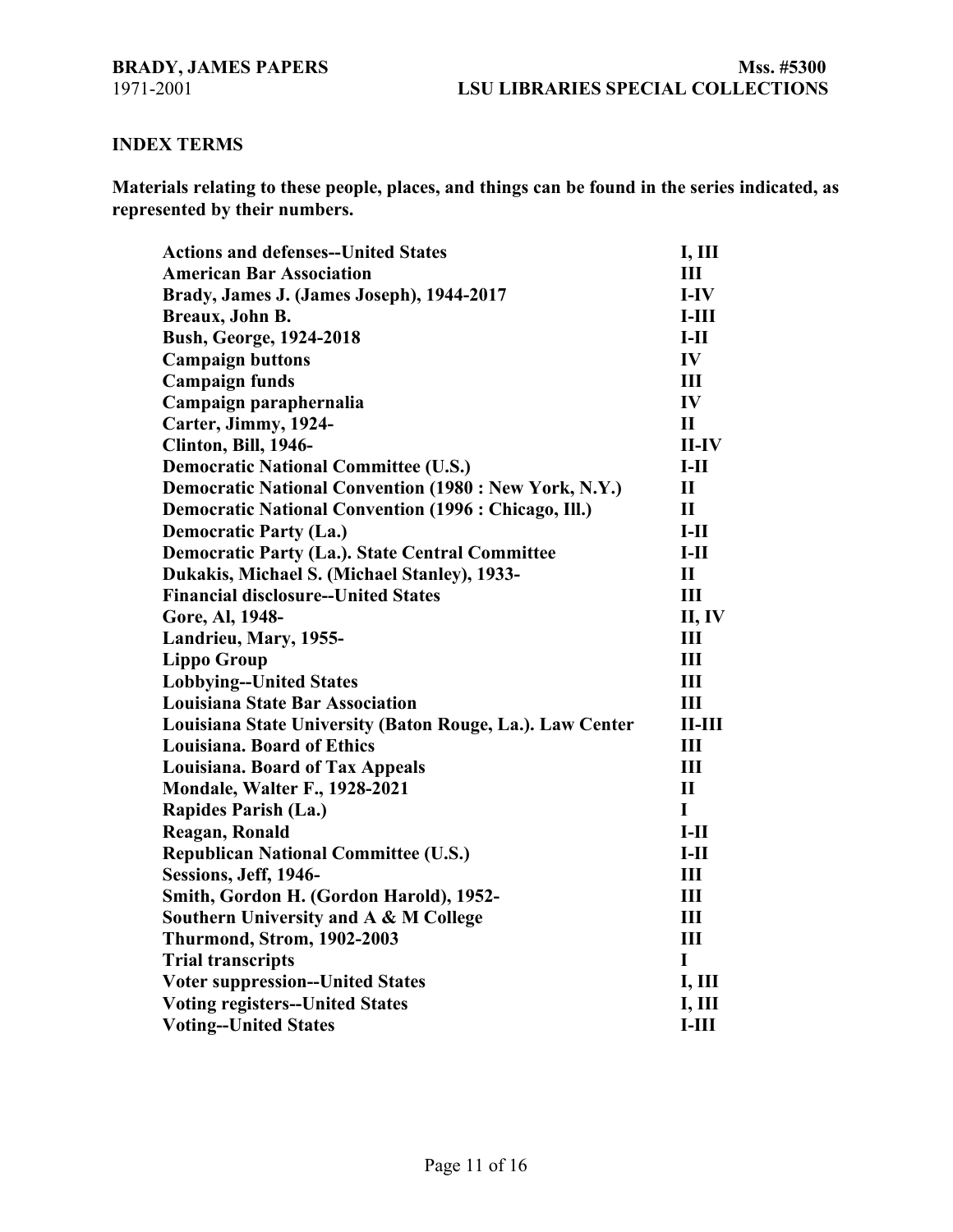# **CONTAINER LIST**

| <b>Stack</b>    |              |                  |                                                                                                       |
|-----------------|--------------|------------------|-------------------------------------------------------------------------------------------------------|
| <b>Location</b> |              |                  | <b>Box</b> Folder Contents (with dates)                                                               |
|                 |              |                  | I. Long v. Gremillion (1986) case materials, 1986-1988                                                |
| 10:61           | $\mathbf{1}$ | $\mathbf{1}$     | Republican Investigation into Voter Rolls, Jan. 1-Sept. 23, 1986                                      |
|                 |              | $\overline{2}$   | Breaux Campaign Research, April 29, 1986                                                              |
|                 |              | $\overline{3}$   | Louisiana Democratic Party Correspondence, Press Releases and<br>Talking Points, June 2-Dec. 15, 1986 |
|                 |              | 4                | News Clippings on Voter Roll Suit, Aug. 10-Oct. 16, 1986                                              |
|                 |              | 5                | Legal Challenge to Voters Being Stricken from Roll, Sept. 5-11,<br>1986                               |
|                 |              | 6                | Notices of Irregularity Sent to Voters, Sept.10-15, 1986                                              |
|                 |              | $\boldsymbol{7}$ | Petition for Preliminary Injunction, Sept. 12, 1986                                                   |
|                 |              | 8                | Rule for Contempt, Sept. 12, 1986                                                                     |
|                 |              | 9                | Advocate-State Times Voting Rights Headlines, Sept. 12, 1986                                          |
|                 |              | 10               | Defense Materials, Sept. 12-Nov. 26, 1986                                                             |
|                 |              | 11               | Application for an Order Vacating an Order of a District Judge,<br>Sept. 15, 1986                     |
|                 |              | 12               | Motion to Dissolve Temporary Restraining Order, Sept. 16, 1986                                        |
|                 |              | 13               | Subpoenas, Summons, Restraining Orders, Citations, Sept. 16-19,<br>1986                               |
|                 |              | 14               | Motion to End Temporary Restraining Order, Sept. 19, 1986                                             |
|                 |              | 15               | Trial Transcript, pages 1-200, Sept. 23-34, 1986                                                      |
|                 |              | 16               | Trial Transcript, pages 201-400, Sept. 23-24, 1986                                                    |
|                 |              | 17               | Trial Transcript, pages 401-475 & appendix, Sept. 23-24, 1986                                         |
|                 |              | 18               | Subpoenas, Summons, Restraining Orders, Citations, Sept. 23-30,<br>1986                               |
|                 |              | 19               | Preliminary Injunction and Amendment, Sept. 29, 1986                                                  |
|                 |              | 20               | Civil Action Complaint, Oct. 7, 1986                                                                  |
|                 |              | 21               | Election Officials Subpoenas, Oct. 10-Dec. 2, 1986                                                    |
|                 |              | 22               | News Media Subpoenas and Information Requests, Oct. 10-17,<br>1986                                    |
|                 |              | 23               | Motion to Dismiss Temporary Restraining Order, Oct. 13, 1986                                          |
|                 |              | 24               | Nathaniel D Bankston Deposition, Oct. 15, 1986                                                        |
|                 |              | 25               | Motion for Continuance, Oct. 20, 1986                                                                 |
|                 |              | 26               | Newspaper Clippings on Louisiana Democratic Party/Breaux<br>Campaign, Spring 1986-Nov. 16, 1986       |
|                 |              | 27               | Discovery Materials, Nov. 14, 1986                                                                    |
|                 |              | 28               | Motion to Recuse Trial Judge, Nov. 21, 1986                                                           |
|                 |              | 29               | Application for Writ of Certiorari, Nov. 21, 1986                                                     |
|                 |              | 30               | B G Dyess Deposition, Dec. 15, 1986                                                                   |
|                 |              | 31               | Henry Marsland Deposition, Dec. 15, 1986                                                              |
|                 |              | 32               | Jewel Long Deposition, Dec. 16, 1986                                                                  |
|                 |              | 33               | Debra Masters Deposition, Dec. 16, 1986                                                               |

Joseph Ticheli Deposition, Dec. 16, 1986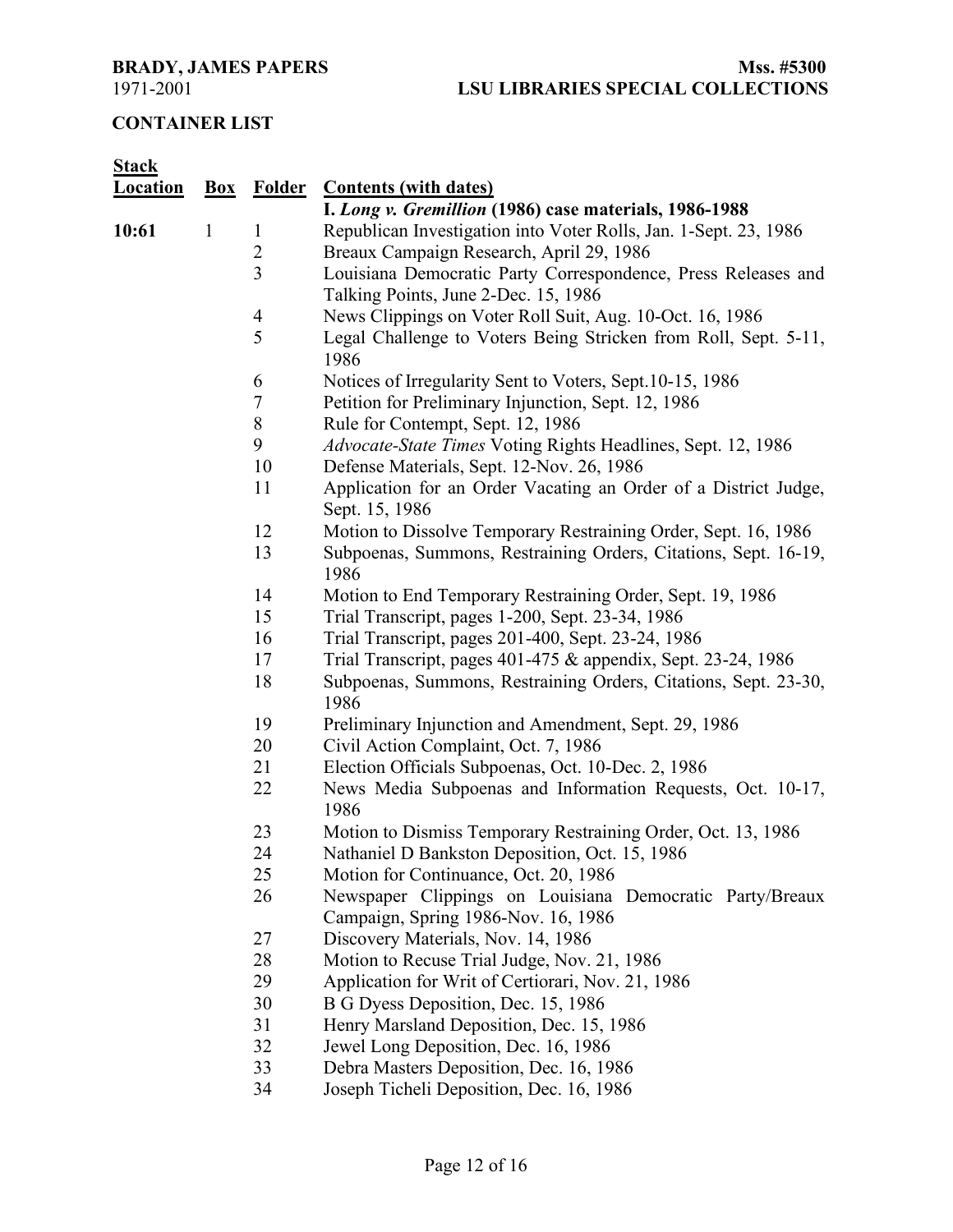| <b>Stack</b>    |                |                  |                                                                                                                              |
|-----------------|----------------|------------------|------------------------------------------------------------------------------------------------------------------------------|
| <b>Location</b> | $Box$          | <b>Folder</b>    | <b>Contents (with dates)</b>                                                                                                 |
|                 |                | 35               | Viola Roberts Deposition, Dec. 16, 1986                                                                                      |
|                 |                | 36               | Louis Berry Deposition, Dec. 16, 1986                                                                                        |
|                 | $\overline{2}$ | 1                | Joanell Wilson Deposition, Dec. 16, 1986                                                                                     |
|                 |                | $\overline{2}$   | James Brady Deposition, Dec. 16, 1986                                                                                        |
|                 |                | $\overline{3}$   | Subpoenas, Summons, Restraining Orders, Citations, Oct-Dec,<br>1986                                                          |
|                 |                | $\overline{4}$   | Notice of Depositions, Correspondence on Suit, Dec. 4-12, 1986                                                               |
|                 |                | 5                | Memorandum in Support of Defendants' Motion, 1986                                                                            |
|                 |                | 6                | Official Docket, Motion to Dismiss, Personal Notes, Dec. 4, 1987-<br>Jan. 5, 1988                                            |
|                 |                | $\boldsymbol{7}$ | Gremillion Appeal Against Preliminary Injunction, Feb. 10, 1987                                                              |
|                 |                | $8\,$            | Brief on Behalf of Plaintiffs/Appellees During Appeal, undated                                                               |
|                 |                | 9                | Jury Charges, undated                                                                                                        |
|                 |                |                  | II. Democratic Party materials, 1963-2000                                                                                    |
|                 |                |                  | <b>Series A: Democratic National Convention materials, 1980-2000</b>                                                         |
|                 |                | 10               | Temporary Roll of Delegates and Alternates, Charter and Bylaws,                                                              |
|                 |                |                  | Rules Committee, Final Call, Delegate Selection Rules, Platform                                                              |
|                 |                |                  | Committee Report, Aug. 11-14, 1980                                                                                           |
|                 |                | 11               | "The Democrats" Aug. 11-14, 1980                                                                                             |
|                 |                | 12               | Temporary Roll of the Delegates and Alternates, Charter and<br>Bylaws, July 16-19, 1984                                      |
|                 |                | 13               | Official Guide to San Francisco, Handbook, National Platform, July<br>16-19, 1984                                            |
|                 |                | 14               | Final Call, Delegate Directory, TIME Election Guide, Building                                                                |
|                 |                |                  | America's Future, July 16-19, 1984                                                                                           |
|                 |                | 15               | Temporary Roll, Final Call, Report of Credentials Committee, July<br>18-21, 1988                                             |
|                 |                | 16               | DNC Report of Platform Committee, Report of Rules Committee,<br>Temporary Roll of Delegates and Alternates, July 13-16, 1992 |
|                 |                | 17               | Democratic National Committee Bylaws and Contact Info, Gore<br>2000 Campaign Information, 1996-2000                          |
|                 |                |                  | <b>Series B: Committee materials, 1963-2005</b>                                                                              |
|                 |                | 18               | Political Campaign Materials and Sample Ballots, 1963-1983                                                                   |
|                 |                | 19               | LSU Young Americans for Freedom v. LSU, et al, March 4, 1974                                                                 |
|                 |                | 20               | Camille Gravel Materials, Jan 13, 1977-June 8, 1983                                                                          |
|                 |                | 21               | Louisiana Voter Database Creation, 1987                                                                                      |
|                 |                | 22               | Election as President of State Party Chair Association, May 18,<br>1985-March 23, 1991                                       |
|                 |                | 23               | Democratic State Central Committee of Louisiana Meeting<br>Minutes, Feb. 14, 1986-Aug. 27, 1988                              |
|                 |                | 24               | Louisiana Democratic Party Constitution and Bylaws, De. 7, 1991                                                              |
|                 |                | 25               | Louisiana House Democratic Campaign Committee Materials,<br>1991-1995                                                        |
|                 |                | 26               | Brady Speeches and Testimony 1992-Dec 12 1995                                                                                |

26 Brady Speeches and Testimony, 1992-Dec. 12, 1995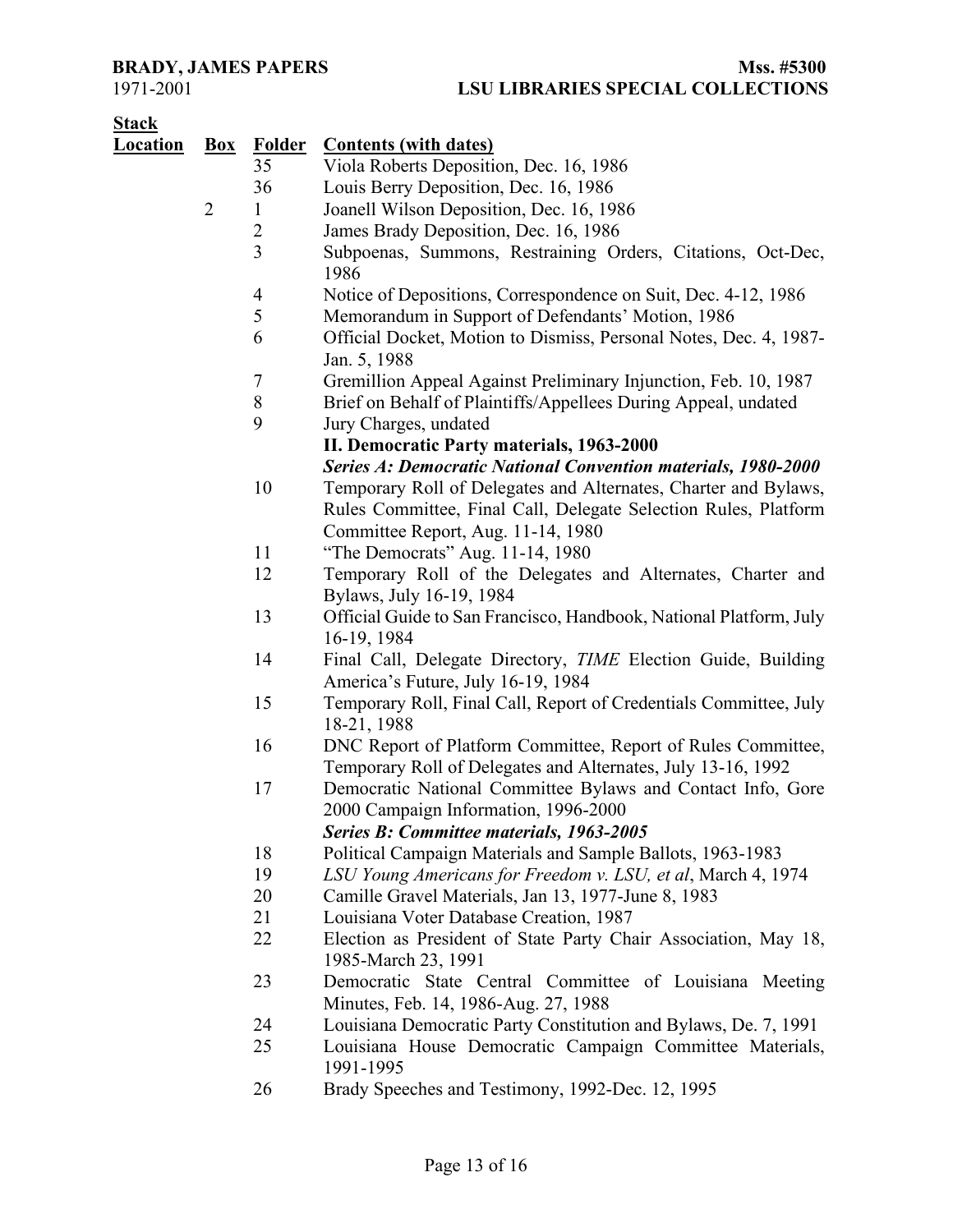# **BRADY, JAMES PAPERS**<br>1971-2001<br>**LSU LIBRARIES SPECIAL COLLECTIONS** 1971-2001 **LSU LIBRARIES SPECIAL COLLECTIONS**

| Ր<br>тя<br>16<br>ъ. |  |
|---------------------|--|
|                     |  |

| <u>Location</u> | $Box$ | <b>Folder</b>  | <b>Contents (with dates)</b>                                     |
|-----------------|-------|----------------|------------------------------------------------------------------|
|                 |       | 27             | Clinton/Gore Inauguration Materials, January 1997                |
|                 |       | 28             | Association of State Democratic Chairs and Political Consultants |
|                 |       |                | Mission to Israel, Jan. 6-14, 1994                               |
|                 |       | 29             | Association of State Democratic Chairs "Talk Radio Fact Sheet"   |
|                 |       |                | Research Document, July 30, 1998                                 |
|                 |       | 30             | Association of State Democratic Chairs Contact List, 1987-1995   |
|                 |       | 31             | Association of State Democratic Chairs Contact List, 1996        |
|                 |       | 32             | Association of State Democratic Chairs Contact List, 1997-2005   |
|                 |       |                | Series C: Correspondence, 1989-2000                              |
| 10:62           | 3     | $\mathbf{1}$   | Brady Democratic Correspondence, 1971-1988                       |
|                 |       | $\overline{2}$ | Brady Democratic Correspondence, 1989                            |
|                 |       | $\overline{3}$ | Brady Democratic Correspondence, 1990                            |
|                 |       | 4              | Brady Democratic Correspondence, Jan.-June, 1991                 |
|                 |       | 5              | Brady Democratic Correspondence, July-Dec. 1991                  |
|                 |       | 6              | Brady Democratic Correspondence, 1992                            |
|                 |       | 7              | Brady Democratic Correspondence, Jan.-June 1993                  |
|                 |       | $\,$ $\,$      | Brady Democratic Correspondence, July-Dec. 1993                  |
|                 |       | 9              | Brady Democratic Correspondence, 1994                            |
|                 |       | 10             | Brady Democratic Correspondence, 1995                            |
|                 |       | 11             | Brady Democratic Correspondence, 1996                            |
|                 |       | 12             | Brady Democratic Correspondence, 1997                            |
|                 |       | 13             | Brady Democratic Correspondence, 1999                            |
|                 |       | 14             | Brady Correspondence, 2000                                       |
|                 |       |                | Series D: News clippings and news transcripts, 1970-1995         |
|                 |       | 15             | News Clippings, 1970-1979                                        |
|                 |       | 16             | News Clippings, 1980-1989                                        |
|                 |       | 17             | News Clippings, 1990-1992                                        |
|                 |       | 18             | News Transcripts, 1995                                           |
|                 |       |                | III. Federal judgeship application packet materials, 1998-2000   |
|                 |       |                | Series A: Application drafts, January 4-7, 1999                  |
|                 |       | 19             | Federal Judgeship Questionnaire Draft 1, Jan. 4, 1999            |
|                 |       | 20             | Federal Judgeship Questionnaire Draft 2, Jan. 5, 1999            |
|                 |       | 21             | Federal Judgeship Questionnaire Draft 3, Jan. 5, 1999            |
|                 |       | 22             | Federal Judgeship Questionnaire Draft 4, Jan. 5, 1999            |
|                 |       | 23             | Federal Judgeship Questionnaire Draft 5, Jan. 7, 1999            |
|                 |       |                | <b>Series B: Application packet materials, 1998-2000</b>         |
|                 | 4     | $\mathbf{1}$   | Selected Court Cases, Original Briefs (1971-1979) for Federal    |
|                 |       |                | Judgeship, 1999                                                  |
|                 |       | $\overline{2}$ | Selected Court Cases, Original Briefs (1980-1988) for Federal    |
|                 |       |                | Judgeship, 1999                                                  |
|                 |       | 3              | Selected Court Cases, Original Briefs (1990-1998) for Federal    |
|                 |       |                | Judgeship, 1999                                                  |
|                 |       | 4              | Louisiana Board of Tax Appeal Cases (1977-1999) for Federal      |
|                 |       |                | Judgeship, 1999                                                  |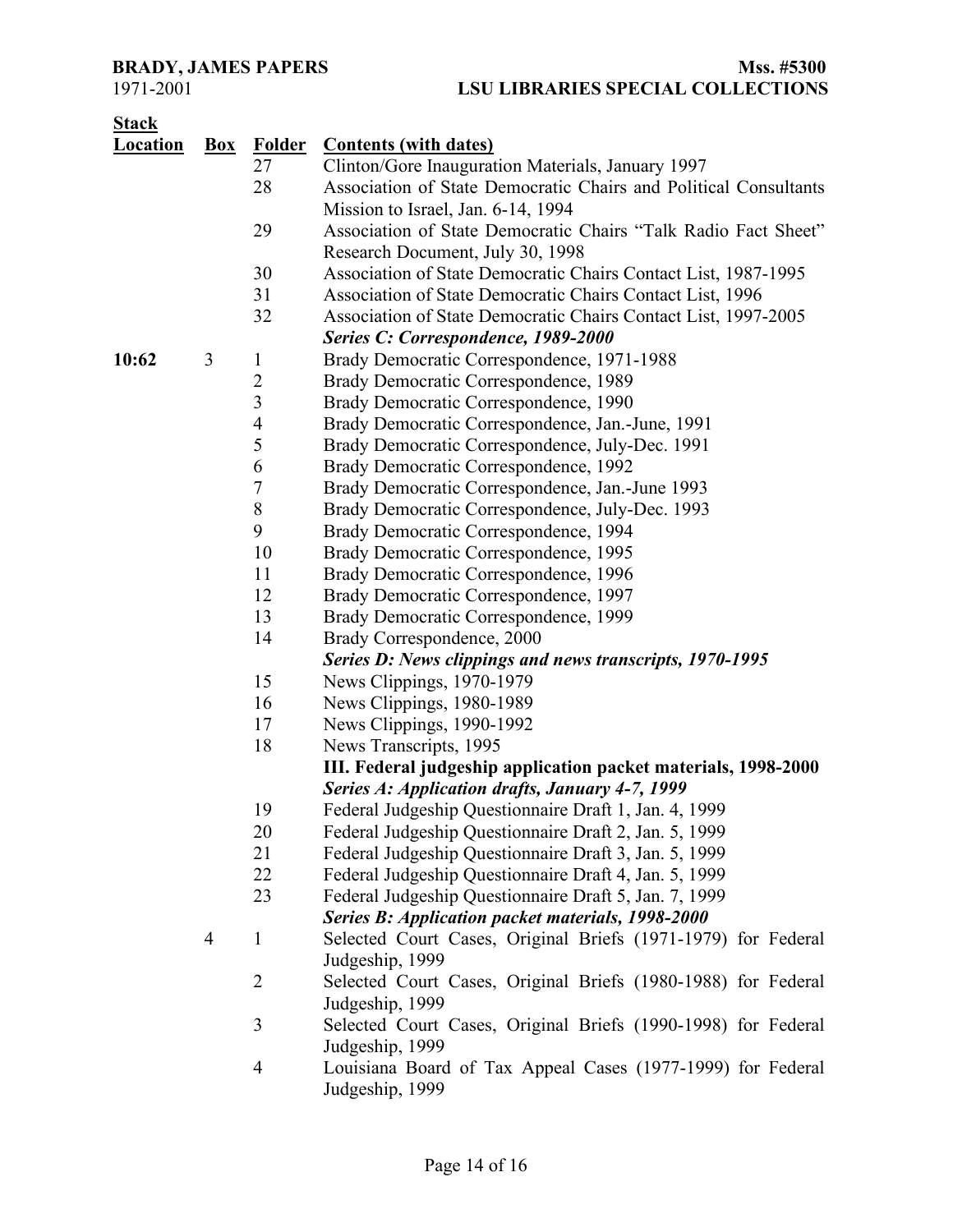# **Stack**

| <u> Əlack</u>   |       |                                 |                                                                                                            |
|-----------------|-------|---------------------------------|------------------------------------------------------------------------------------------------------------|
| <b>Location</b> | $Box$ | <b>Folder</b><br>$\overline{5}$ | <b>Contents (with dates)</b>                                                                               |
|                 |       |                                 | News Articles Written by and Speeches Given by Brady (May 20,                                              |
|                 |       | 6                               | 1986-May 23, 1995) for Federal Judgeship, 1999                                                             |
|                 |       |                                 | Assorted Board of Tax Appeal Materials (Sept. 30, 1977-May 25,<br>1983) for Federal Judgeship, 1999        |
|                 |       | $\tau$                          |                                                                                                            |
|                 |       |                                 | Leach and Cabra Documents (Oct. 5, 1979) for Federal Judgeship,<br>1999                                    |
|                 |       | 8                               | Copy of State of Louisiana Lobbyist Disclosure Act (Aug. 15, 1993)<br>required for Federal Judgeship, 1999 |
|                 |       | 9                               | Louisiana Board of Ethics Lobbying Registration Forms and                                                  |
|                 |       |                                 | Reports (July 11, 1997-Jan. 4, 1999) for Federal Judgeship, 1999                                           |
|                 |       | 10                              | Federal Lobbyist Registration Materials, Form LD-1 & LD-2, 1999                                            |
|                 |       | 11                              | Federal Lobbying Reports and Filings, Jan 24, 1998-July 24, 1999                                           |
|                 |       | 12                              | Louisiana Democratic Party Constitution and Bylaws (adopted<br>April 25, 1998), 1999                       |
|                 |       | 13                              | Lobbying Rules Changes Following 1998 Lobbying Disclosure Act                                              |
|                 |       |                                 | (July 13-27, 1998) required for Federal Judgeship, 1999                                                    |
|                 |       | 14                              | Questionnaires and Forms, Originals, for Federal Judgeship, Dec.                                           |
|                 |       |                                 | 21, 1998-Jan. 4, 1999                                                                                      |
|                 |       | 15                              | Education History Summary, Bar Memberships, Certificate of                                                 |
|                 |       |                                 | Discipline, Dec. 29, 1998-April 26, 1999                                                                   |
|                 |       | 16                              | Senate Judiciary Committee Final Materials for Federal Judgeship,                                          |
|                 |       |                                 | July 14, 1999-March 21, 2000                                                                               |
|                 |       | 17                              | Correspondence Concerning Judicial Confirmation, Sept. 18, 1998-                                           |
|                 |       |                                 | April 26, 1999                                                                                             |
|                 |       | 18                              | Larouche v. Fowler Materials for Federal Judgeship, April 22, 1999                                         |
|                 |       | 19                              | Louisiana Board of Ethics Filings for Federal Judgeship, April 27,<br>1999-Jan. 18, 2000                   |
|                 |       | 20                              | Louisiana Board of Ethics Information and Forms, May 7-Oct. 7,                                             |
|                 |       |                                 | 1999                                                                                                       |
|                 |       | 21                              | FBI Background Check Materials for Federal Judgeship, May 20,<br>1999                                      |
|                 |       | 22                              | Louisiana Board of Ethics Lobbying Expenditure Report Draft,<br><b>June 1999</b>                           |
|                 |       | 23                              | Lobbying Correspondence for Federal Judgeship, June 23-Sept. 3,<br>1999                                    |
|                 |       | 24                              | Code of Conduct for US Justices, July 7, 1999                                                              |
|                 |       | 25                              | Federal Judicial Center Materials, Oct. 28-Nov. 3, 1999                                                    |
|                 |       | 26                              | Information Requested of Prospective Judicial Nominees, 1999                                               |
|                 |       | 27                              | ABA Personal Data Questionnaire Final for Federal Judgeship,<br>2000                                       |
|                 |       | 28                              | Financial Disclosure Report for Federal Judgeship, Feb. 1, 2000                                            |
|                 |       | 29                              | Political Contributions (March 24-1994-March 10, 2000) for<br>Federal Judgeship, 2000                      |